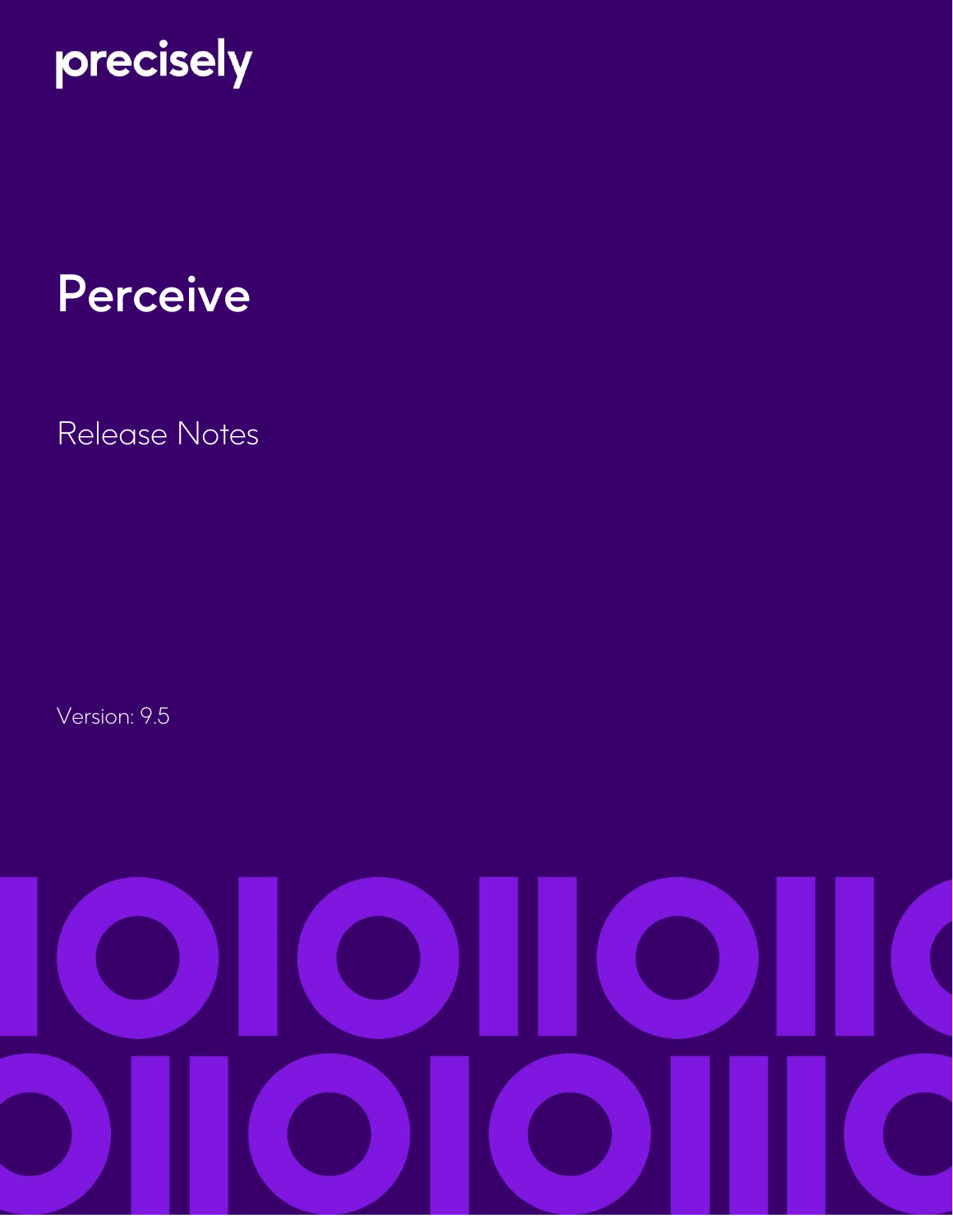# **Table of Contents**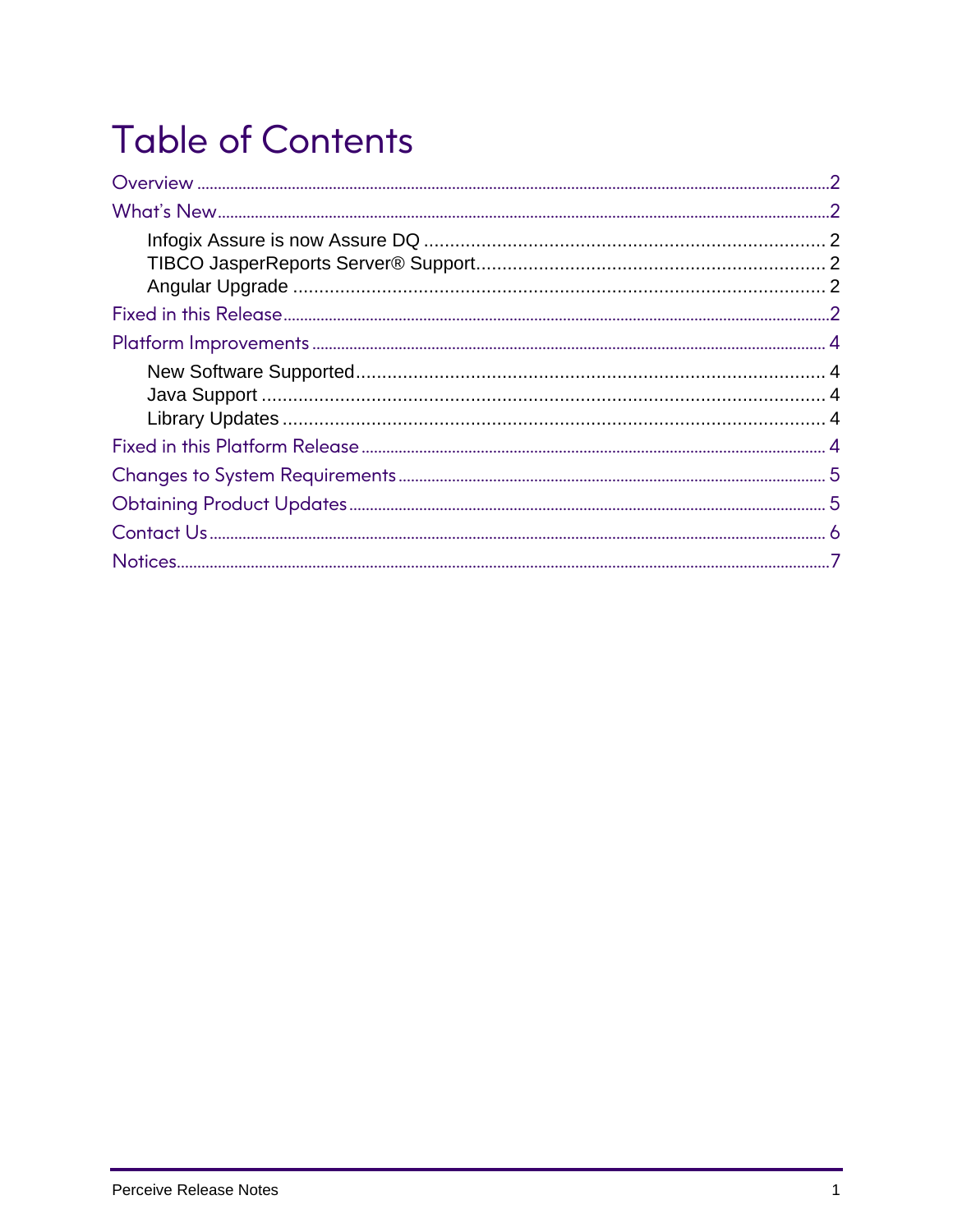### <span id="page-2-0"></span>Overview

The *Perceive Release Notes* describe the enhancements and modifications included in Perceive 9.5. This document lists migration concerns, maintenance fixes that may affect your rules if you upgrade from a previous release and known issues.

Follow the instructions in the *Infogix Server Upgrade Guide* to upgrade the server to the new release.

### <span id="page-2-1"></span>What's New

This section summarizes the enhancements for Perceive Release 9.5.

#### <span id="page-2-2"></span>Infogix Assure is now Assure DQ

As part of the Precisely rebranding strategy, Infogix Assure product is now rebranded as Assure DQ. Within the user interface, users will see the new Assure DQ naming being used.

Note that there may still be some underlying references to "Infogix Assure", but those have been kept to reduce any issues with the broader backend name dependencies.

#### <span id="page-2-3"></span>TIBCO JasperReports Server® Support

Perceive 9.5 is certified with JasperReports Server 7.9. A new license file with an expiration date of January 29, 2023.

#### <span id="page-2-4"></span>Angular Upgrade

In this release, the version of Angular has been upgraded. This update, along with other third-party library upgrades, increase system security and performance.

### <span id="page-2-5"></span>Fixed in this Release

The following issues have been fixed in this release of Perceive.

| JIRA            | <b>Details</b>                                                                                                 |
|-----------------|----------------------------------------------------------------------------------------------------------------|
| <b>IVP-4867</b> | Fixed an issue where the values entered for a date field are not<br>cleared in Reports > Report Events screen. |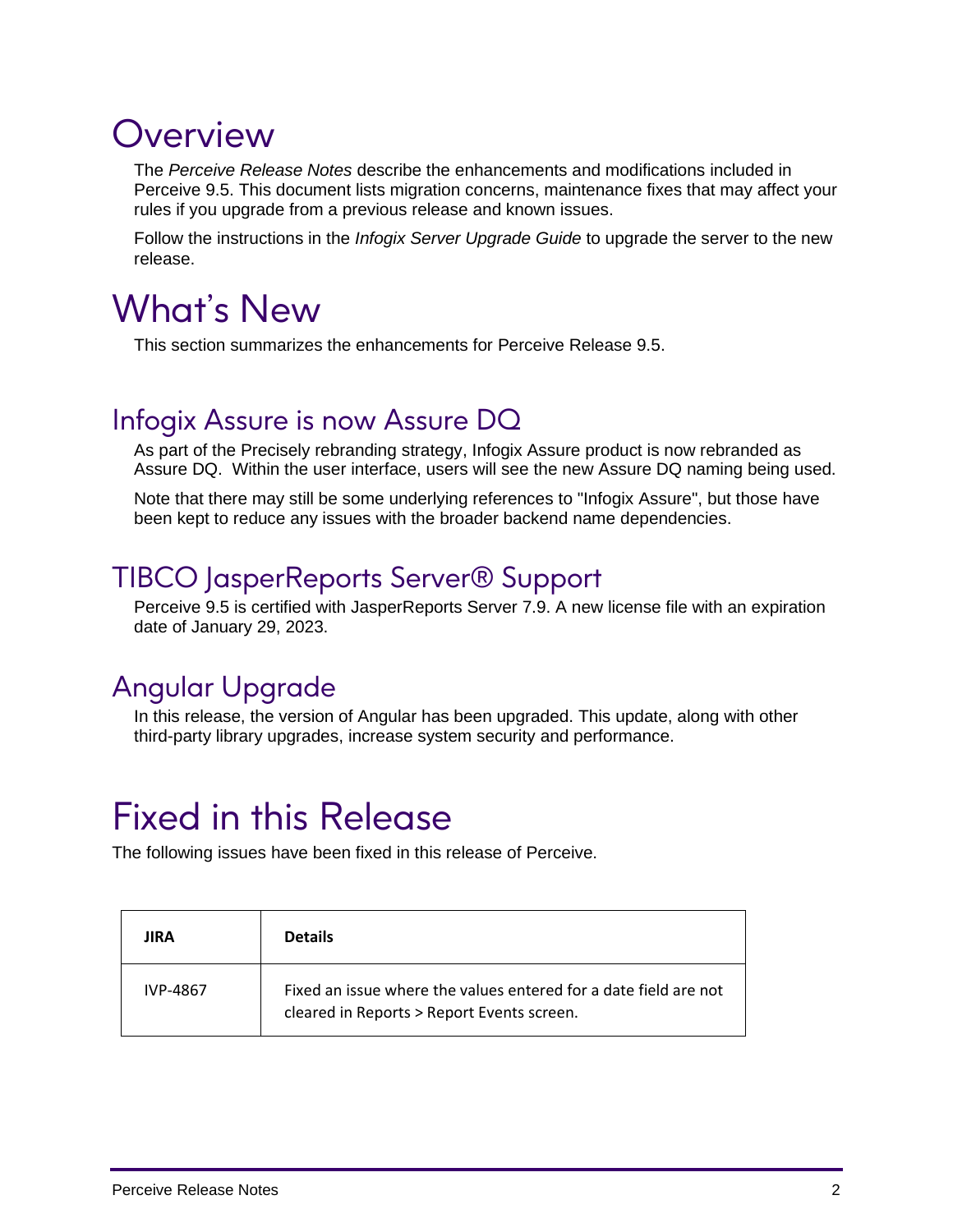| <b>JIRA</b> | <b>Details</b>                                                                                                                                                                                                                                                                                  |
|-------------|-------------------------------------------------------------------------------------------------------------------------------------------------------------------------------------------------------------------------------------------------------------------------------------------------|
| IVP-4914    | Functionality has been added to change the status of a process<br>that is stuck in "In Process" status to "Failed" status when<br>"Stop" button is clicked. Please note that such processes are<br>marked as "Failed". This will release the locks for the data entity<br>used by this process. |
| IVP-4956    | Fixed an issue where the filtered list of the names of the Data<br>Entities are not returned during the creation of New Data Views.                                                                                                                                                             |
| IVP-4960    | Fixed an issue in the New Data View screen where the name of<br>the Data Entity is truncated instead of displaying the full name<br>when the name is long.                                                                                                                                      |
| IVP-4961    | Fixed the validation messages when a value is not specified for<br>the Start Date and End Date fields in Report Events > Report<br>screen.                                                                                                                                                      |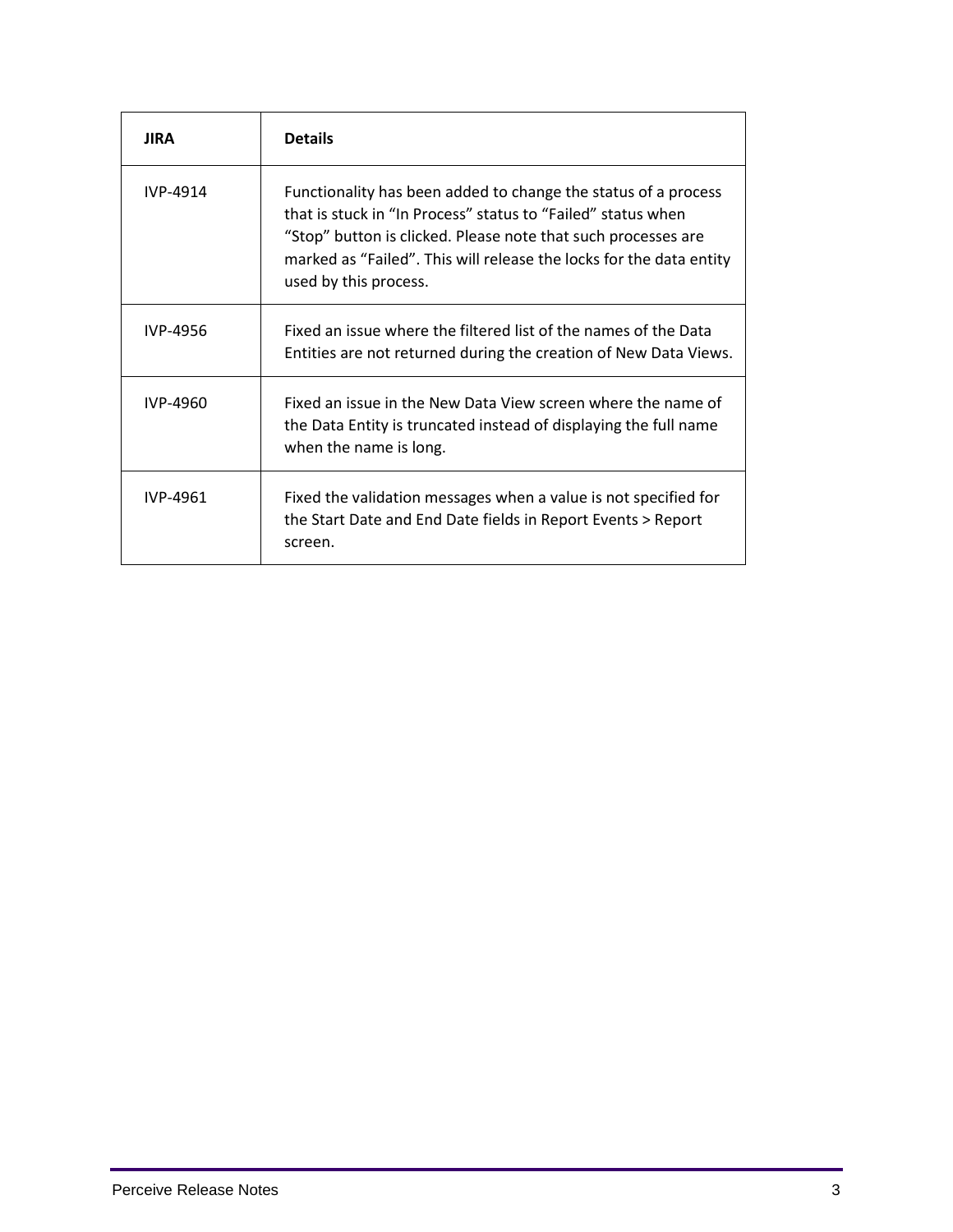### <span id="page-4-0"></span>Platform Improvements

This section summarizes changes to supported software, new features, and improvements for this release.

#### <span id="page-4-1"></span>New Software Supported

The following is now supported:

• WildFly 24.0.1

The complete list of supported software and hardware versions is included in the *Technical Specifications Document* included in the application documentation.

#### <span id="page-4-2"></span>Java Support

The product has been tested in the following Java environments:

- Amazon Corretto 11 for WildFly 24
- IBM SDK for IBM WebSphere

#### <span id="page-4-3"></span>Library Updates

In this release, several third-party libraries were updated. These updates increase system security and reliability. Several libraries were updated specifically to address security vulnerabilities.

### <span id="page-4-4"></span>Fixed in this Platform Release

The following issues have been fixed in this release.

| <b>JIRA</b> | <b>Details</b>                                                                                                                                                                                                         |
|-------------|------------------------------------------------------------------------------------------------------------------------------------------------------------------------------------------------------------------------|
| IP-5515     | Fixed an issue where changes to a user's group membership are<br>not becoming effective upon logging in to the application. This is<br>applicable for WildFly deployments only.                                        |
| IP-5645     | Updated log4j to a modified version of 1.2.17 that removes<br>classes for security vulnerabilities CVE-2019-17571 and CVE-<br>2021-4104                                                                                |
|             | Note: This update may impact your logging if you have<br>customized cee.log4j.properties.                                                                                                                              |
|             | If you use a customized cee.log4j.properties in your<br>CONFIG_OVERRIDE folder, be sure to copy the<br>components/kernel/conf/cee.log4j.properties to your<br>CONFIG_OVERRIDE folder and re-apply your customizations. |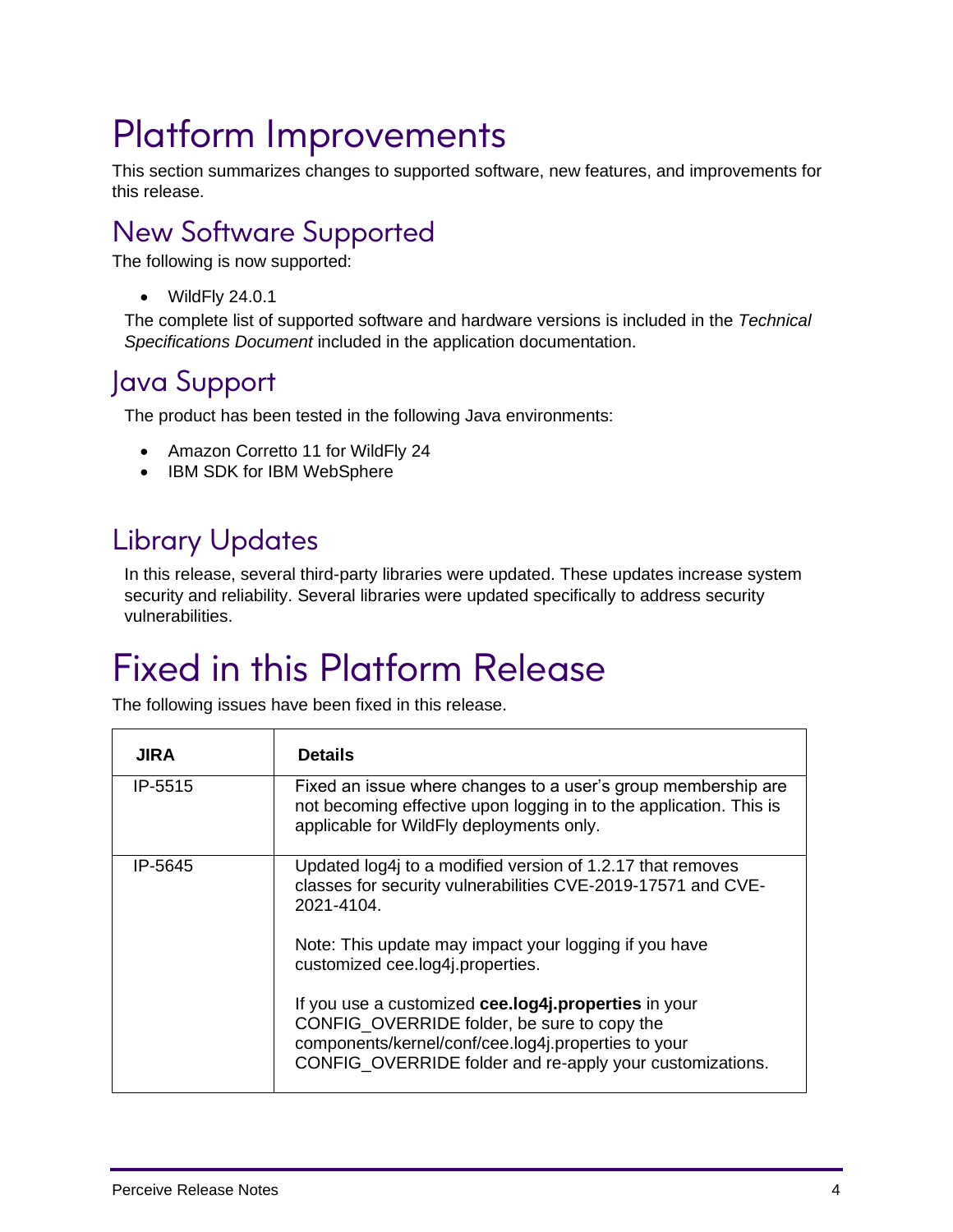## <span id="page-5-0"></span>Changes to System Requirements

For current technical specifications, see the Web site: [http://www.infogix.com/resource/infogix-technical-specifications](http://www.infogix.com/resource/infogix-technical-specifications/)

# <span id="page-5-1"></span>Obtaining Product Updates

Be sure to check for product updates for the 9.5 release. Log on to [http://support.infogix.com](http://support.infogix.com/) and download any applicable fix packs or patches.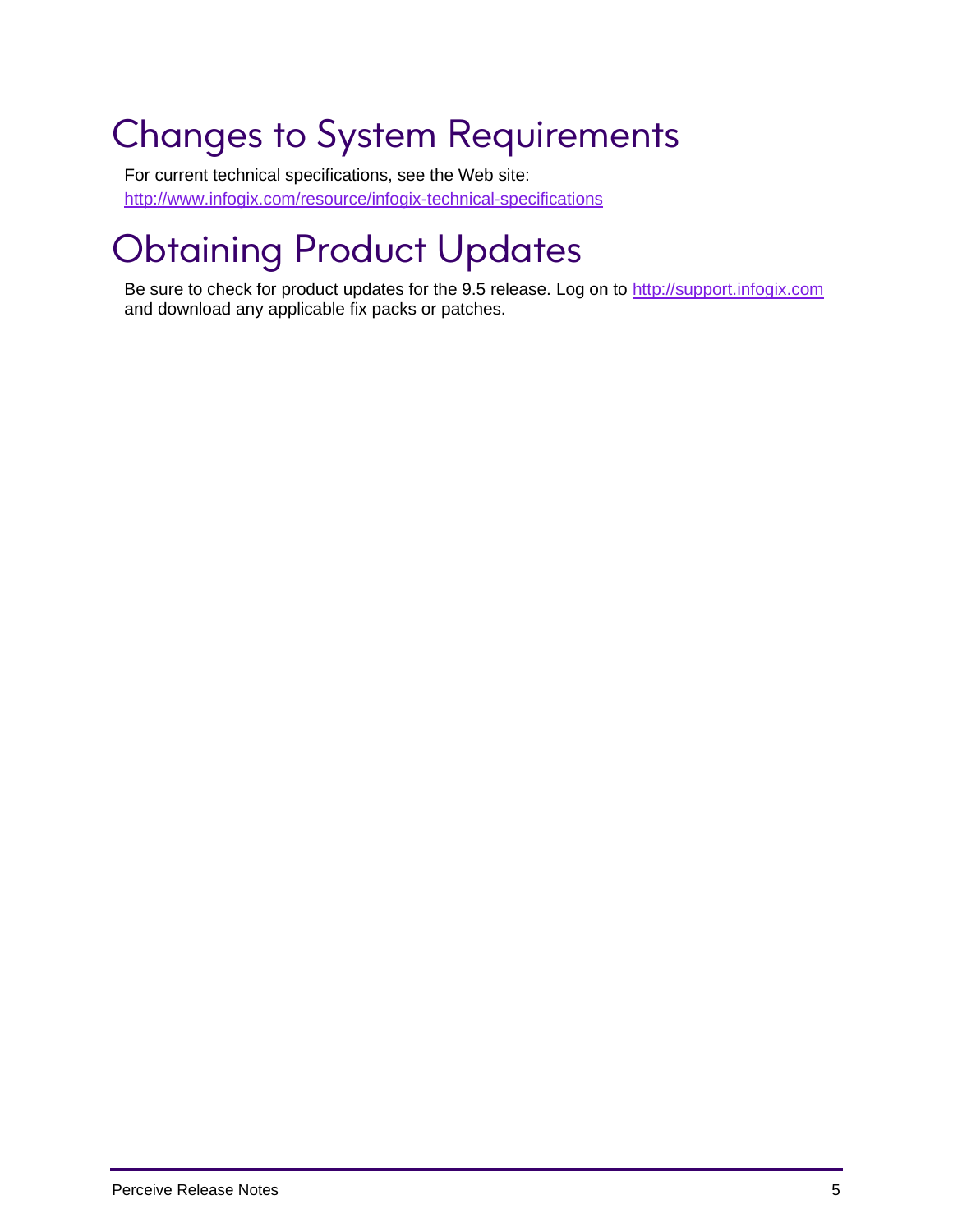# <span id="page-6-0"></span>Contact Us

If you encounter any technical issues, we recommend that you visit the support portal at [support.infogix.com.](https://support.infogix.com/hc/en-us)

If your query has not been discussed previously, you can create a new topic and receive answers from our product experts.

Alternatively, you can log a support ticket:

- 1. Select **Sign in** from the top right corner of the screen.
- 2. If you have already registered, enter your **Email** and **Password**, then click the **Sign in** button. Or, if you are not a registered support portal user, click **Sign up.**
- 3. Once you have registered and signed in, select **Submit a request** from the top right corner of the screen.
- 4. Complete all fields, then click **Submit** at the bottom of the screen.

#### **Community**

Our product is constantly evolving and input from you is highly valued. If you have any suggestions, please contact the product team by submitting a feature request on the [Community.](https://support.infogix.com/hc/en-us/community/topics)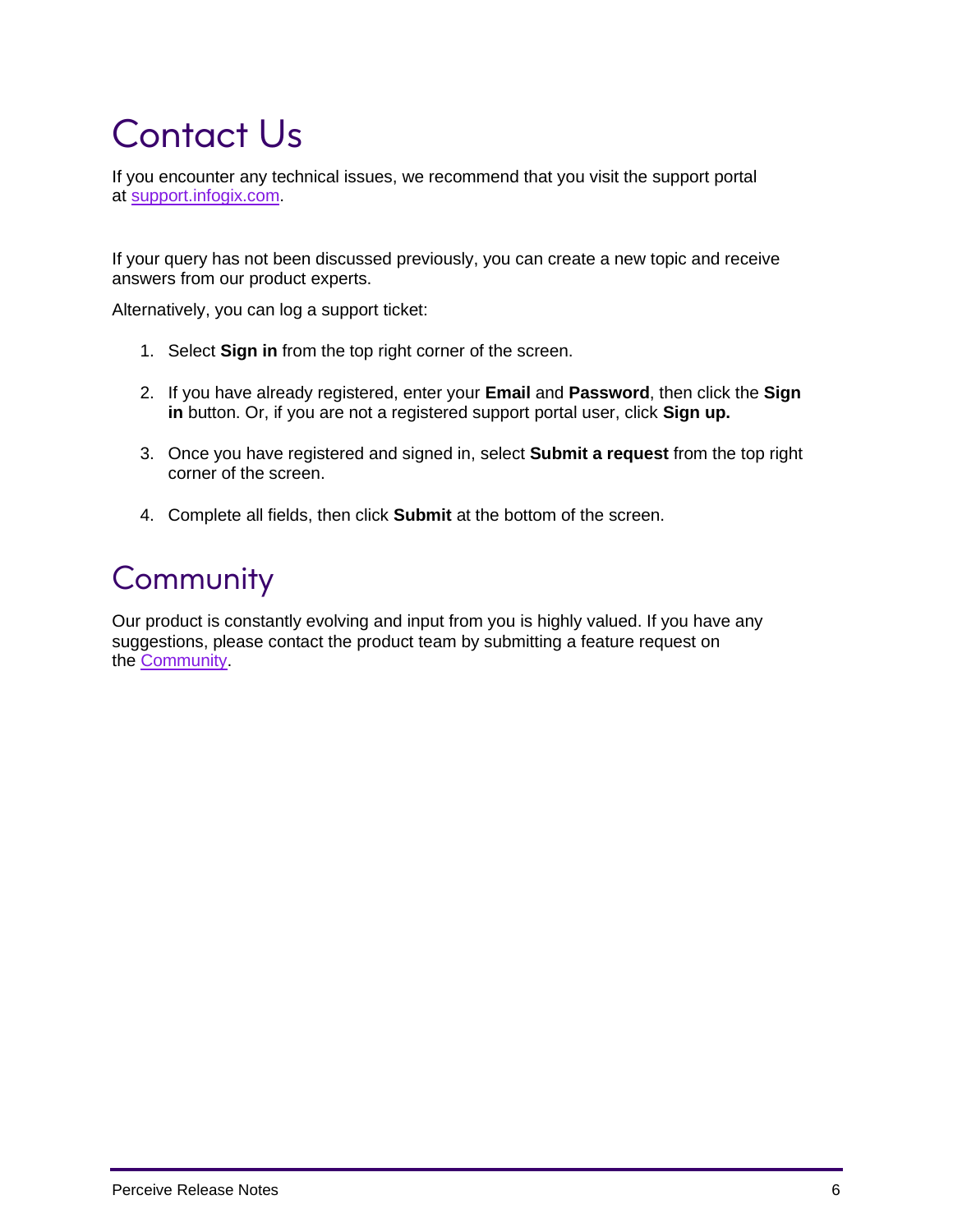### <span id="page-7-0"></span>**Notices**

#### **Trademarks**

Infogix, the Infogix logo, ACR, ACR/Detail, ACR/Summary, ACR/Workbench, ACR/Connector, Infogix Assure, Infogix Insight, ACR/Instream, ACR/File, Infogix ER, Infogix Perceive, Data3Sixty, and Data360 are registered trademarks of Precisely. Data3Sixty Analyze, Data3Sixty Govern, Data3Sixty DQ+, Data360 Analyze, Data360 Govern and Data360 DQ+ are trademarks of Precisely. Any other trademarks or registered trademarks are the property of their respective owners.